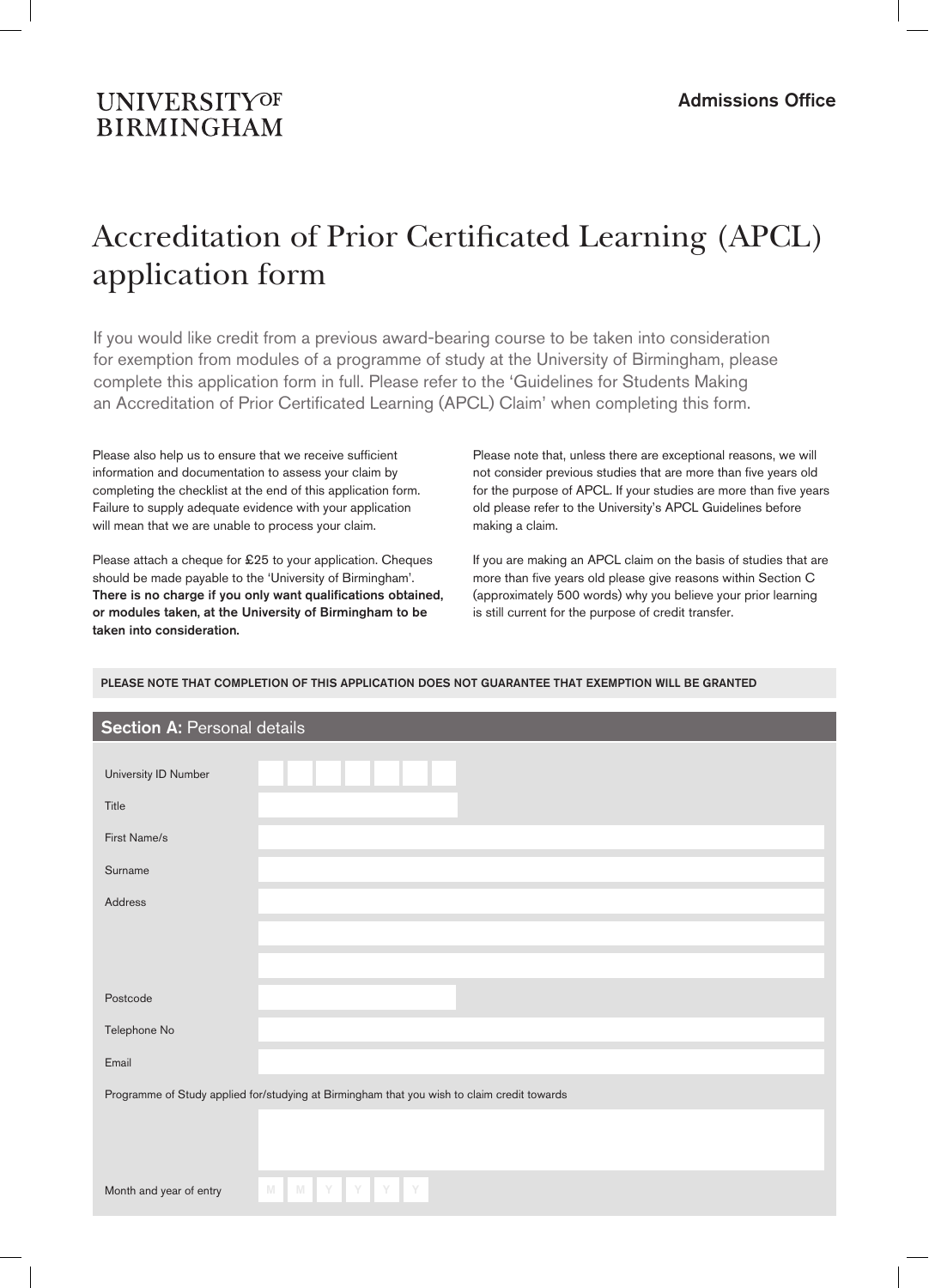## Section B: Details of previous studies for which you are claiming credit

Please provide details of all previous studies that you wish to be considered for APCL, including any studies undertaken at the University of Birmingham. If you wish to claim for separate periods of study, then please complete a separate Section B of the application form for each period of study.

### 1. Course Details

Name and Address of the Institution where your previous studies were taken

| Qualification             |      |                 |                                                             |    |   |  |  |                 |  |
|---------------------------|------|-----------------|-------------------------------------------------------------|----|---|--|--|-----------------|--|
| Course Title              |      |                 |                                                             |    |   |  |  |                 |  |
| Period of Study           | From | D D M M Y Y Y Y |                                                             | To |   |  |  | D D M M Y Y Y Y |  |
| Was the course completed? | Yes  | <b>No</b>       | Date Qualification Awarded<br>(if the course was completed) |    | D |  |  | D M M Y Y Y Y   |  |

## 2. Completed Course Modules

Please list the title, credit value, level and date of completion of all modules undertaken as part of your previous studies below. Please note that credit cannot be given for part of a module.

| <b>Module Title</b>                                                                      | <b>Credit Value</b>                     | <b>Level of Study</b>                            | Date Module Complete |  |  |  |  |  |
|------------------------------------------------------------------------------------------|-----------------------------------------|--------------------------------------------------|----------------------|--|--|--|--|--|
|                                                                                          |                                         |                                                  |                      |  |  |  |  |  |
|                                                                                          |                                         |                                                  |                      |  |  |  |  |  |
|                                                                                          |                                         |                                                  |                      |  |  |  |  |  |
|                                                                                          |                                         |                                                  |                      |  |  |  |  |  |
|                                                                                          |                                         |                                                  |                      |  |  |  |  |  |
|                                                                                          |                                         |                                                  |                      |  |  |  |  |  |
|                                                                                          |                                         |                                                  |                      |  |  |  |  |  |
|                                                                                          |                                         |                                                  |                      |  |  |  |  |  |
| 3. Course Structure                                                                      |                                         |                                                  |                      |  |  |  |  |  |
| Duration of Course (or duration of the module/s studied if the course was not completed) |                                         |                                                  | months<br>years      |  |  |  |  |  |
| <b>Mode of Study</b><br>Full-time<br>Part-time                                           | <b>Distance</b>                         |                                                  |                      |  |  |  |  |  |
| Level of Study (Please specify below)                                                    |                                         |                                                  |                      |  |  |  |  |  |
| Level C (Certificate)                                                                    |                                         | Level M (Masters)                                |                      |  |  |  |  |  |
| For example, CertHE and first year Bachelors Degree level                                |                                         | For example, PG Cert, PG Dip and Masters degrees |                      |  |  |  |  |  |
| Level I (Intermediate)<br>For example, DipHE, Foundation Degrees and second year         | Level D (Doctoral)<br><b>Doctorates</b> |                                                  |                      |  |  |  |  |  |
| <b>Bachelors Degree level</b>                                                            |                                         |                                                  |                      |  |  |  |  |  |
| Level H (Honours)                                                                        |                                         | <b>Total Number of Credits Required</b>          |                      |  |  |  |  |  |
| For example, AdCert, BPhil and Bachelor Degree (Honours)                                 |                                         | for Award of Qualification                       |                      |  |  |  |  |  |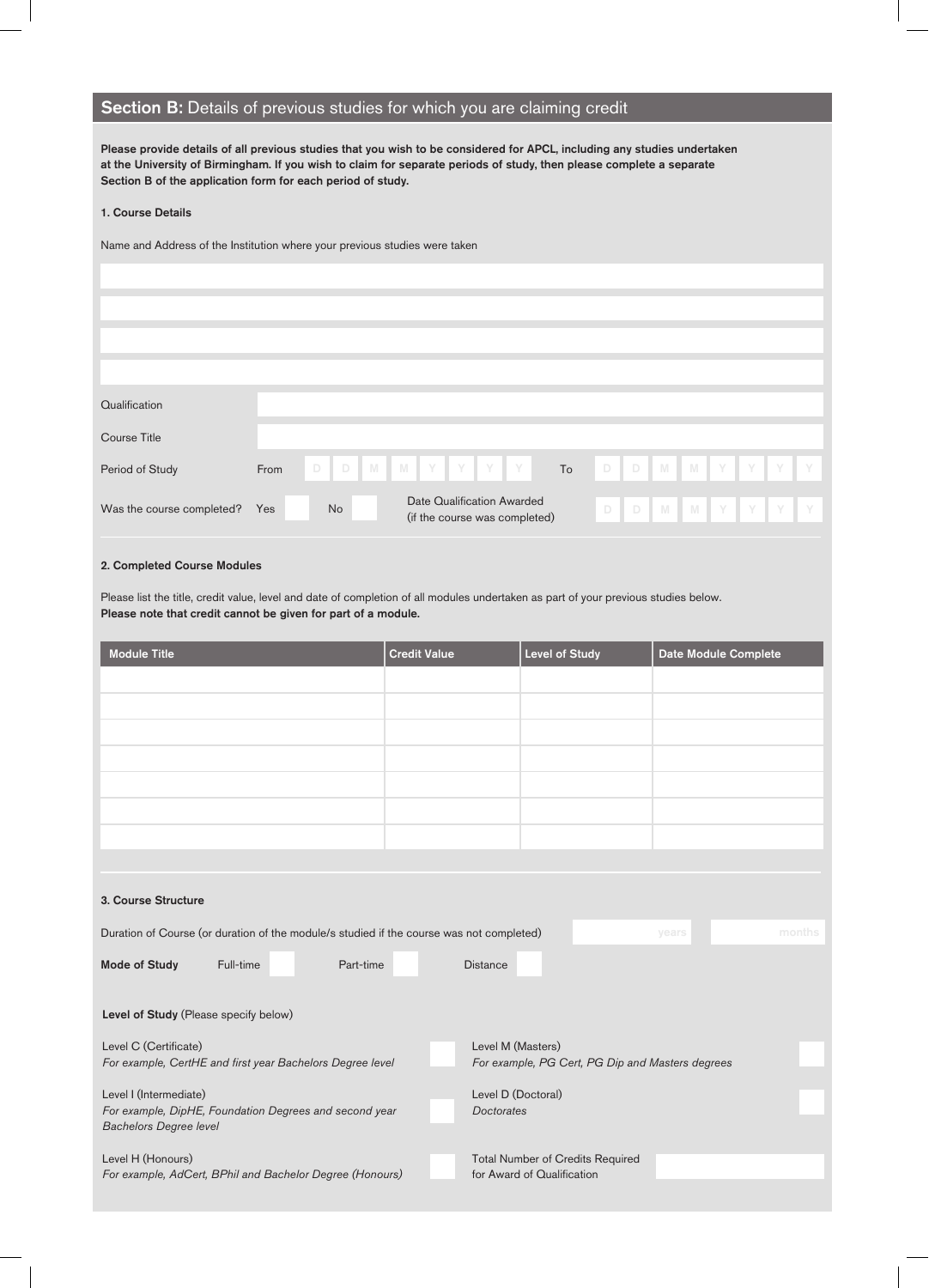## Section C: Supporting evidence

### 1. Course Outline/s

Please enclose with your application descriptions of any courses/course modules completed outside the University of Birmingham that you wish to be considered for credit transfer. You must provide as much information as possible about module content, course structure, methods of assessment and so on. You should be able to obtain this information from your previous Institution of Higher Education if necessary. Alternatively, please provide a web address for this information below if it is available online. Please note that you do not need to provide course outlines for studies completed at the University of Birmingham.

#### 2. Other Supporting Documentation

Once you have completed the sections above, please also enclose evidence of studies completed outside the University of Birmingham with your application. That is, certified copies of transcript/s and degree certificate/s. Please note that you do not need to provide such evidence if your studies were completed at the University of Birmingham, unless we ask you to do so after assessing your application.

If your claim is on the basis of qualifications obtained more than 5 years ago, please provide a statement below explaining why you believe your prior learning is still current for the purpose of credit transfer. You should describe ways in which you have kept your previous studies up-to-date, for example via work experience, and demonstrate how this subsequent learning relates to your studies. Please ensure that you provide dates for any subsequent learning you are asking us to consider. Please note we may ask you to submit additional documentation in support of this statement at a later date.